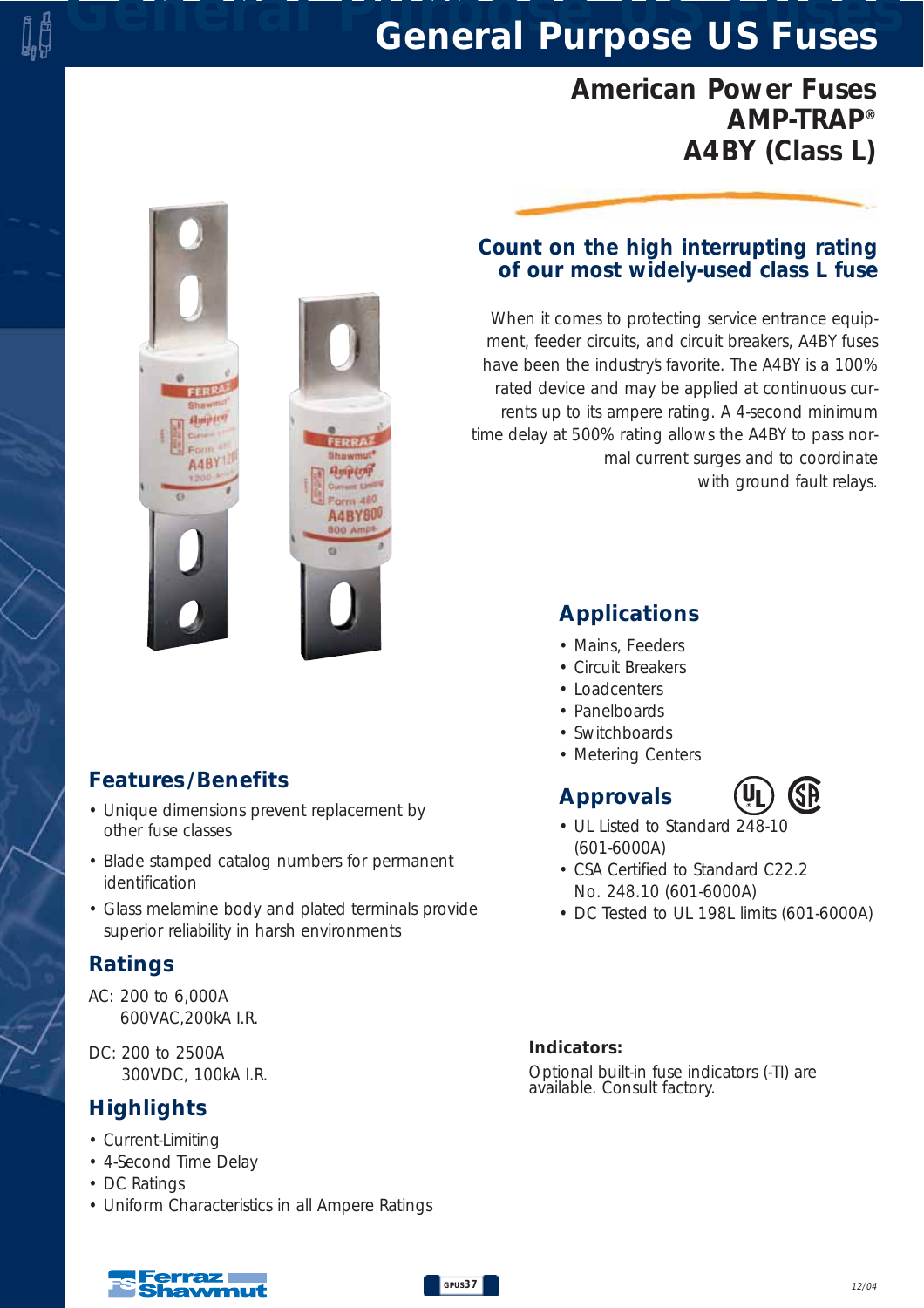# *General Purpose US Fuses General Purpose US Fuses*

*American Power Fuses AMP-TRAP® A4BY (Class L)*

#### *Standard Fuse Ampere Ratings*

| Ampere | Catalog       | Ref.                | Ampere        | Catalog       | Ref.                | Ampere | Catalog       | Ref.                |
|--------|---------------|---------------------|---------------|---------------|---------------------|--------|---------------|---------------------|
| Rating | <b>Number</b> | <b>Number</b>       | <b>Rating</b> | <b>Number</b> | <b>Number</b>       | Rating | <b>Number</b> | <b>Number</b>       |
| 200    | A4BY200       | P217823             | 801           | A4BY801       | K211172             | 2000   | A4BY2000      | A218339             |
| 250    | A4BY250       | P222584             | 900           | A4BY900       | C211694             | 2001   | A4BY2001      | M218856             |
| 300    | A4BY300       | J201948             | 1000          | A4BY1000      | X201431             | 2500   | A4BY2500      | 1200892             |
| 350    | A4BY350       | Y212725             | 1100          | A4BY1100      | H <sub>211170</sub> | 3000   | A4BY3000      | J211171             |
| 400    | A4BY400       | 7213738             | 1200          | A4BY1200      | A211692             | 3001   | A4BY3001      | H <sub>212205</sub> |
| 500    | A4BY500       | T216286             | 1201          | A4BY1201      | X212724             | 3500   | A4BY3500      | H <sub>213240</sub> |
| 600    | A4BY600       | O217824             | 1350          | A4BY1350      | G213239             | 4000   | A4BY4000      | G214251             |
| 601    | A4BY601       | C <sub>219376</sub> | 1400          | A4BY1400      | Y213737             | 4001   | A4BY4001      | J214759             |
| 650    | A4BY650       | 7219902             | 1500          | A4BY1500      | H214758             | 5000   | A4BY5000      | V216793             |
| 700    | A4BY700       | O222585             | 1600          | A4BY1600      | L215267             | 6000   | A4BY6000      | N218857             |
| 750    | A4BY750       | M200893             | 1601          | A4BY1601      | T216792             |        |               |                     |
| 800    | A4BY800       | 7201433             | 1800          | A4BY1800      | K217313             |        |               |                     |









*4001-6000A*

### *Dimensions*

| Ampere        | А         |     | B             |     | С    |    | D             |     | E           |    |
|---------------|-----------|-----|---------------|-----|------|----|---------------|-----|-------------|----|
| <b>Rating</b> | In.       | mm  | In.           | mm  | In.  | mm | In.           | mm  | In.         | mm |
| 200-600*      | $8 - 5/8$ | 219 | $\mathcal{P}$ | 51  | 5/16 | 8  | $1 - 5/8$     | 41  | $2 - 13/32$ | 61 |
| 601-800       | $8 - 5/8$ | 219 | $2 - 1/2$     | 63  | 3/8  | 9  |               | 51  | $2 - 13/32$ | 61 |
| 801-1200      | $10-3/4$  | 273 | $2 - 1/2$     | 63  | 3/8  | 9  | $\mathcal{D}$ | 51  | $3-15/32$   | 88 |
| 1201-1600     | $10-3/4$  | 273 | 3             | 76  | 7/16 | 11 | $2 - 3/8$     | 60  | $3-15/32$   | 88 |
| 1601-2000     | $10-3/4$  | 273 | $3-1/2$       | 89  | 1/2  | 13 | $2 - 3/4$     | 70  | $3-15/32$   | 88 |
| 2001-2500     | $10-3/4$  | 273 | $4 - 1/2$     | 114 | 3/4  | 19 | $3-1/2$       | 89  | $3-15/32$   | 88 |
| 2501-3000     | $10-3/4$  | 273 | 5             | 127 | 3/4  | 19 | 4             | 102 | $3-15/32$   | 88 |
| 3001-4000     | $10-3/4$  | 273 | $5 - 3/4$     | 146 | 3/4  | 19 | $4 - 3/4$     | 121 | $3-15/32$   | 88 |
| 4001-5000     | $10-3/4$  | 273 | $6 - 1/4$     | 159 |      | 25 | $5-1/4$       | 133 | $3-15/32$   | 88 |
| 5001-6000     | $10-3/4$  | 273 | $7 - 1/8$     | 181 |      | 25 | $5 - 3/4$     | 146 | $3-15/32$   | 88 |

*Safety Note: Class L fuses are dimensioned for one-way interchangeability. A Class L fuse of any lower ampere rating can be substituted for a given Class L fuse.*